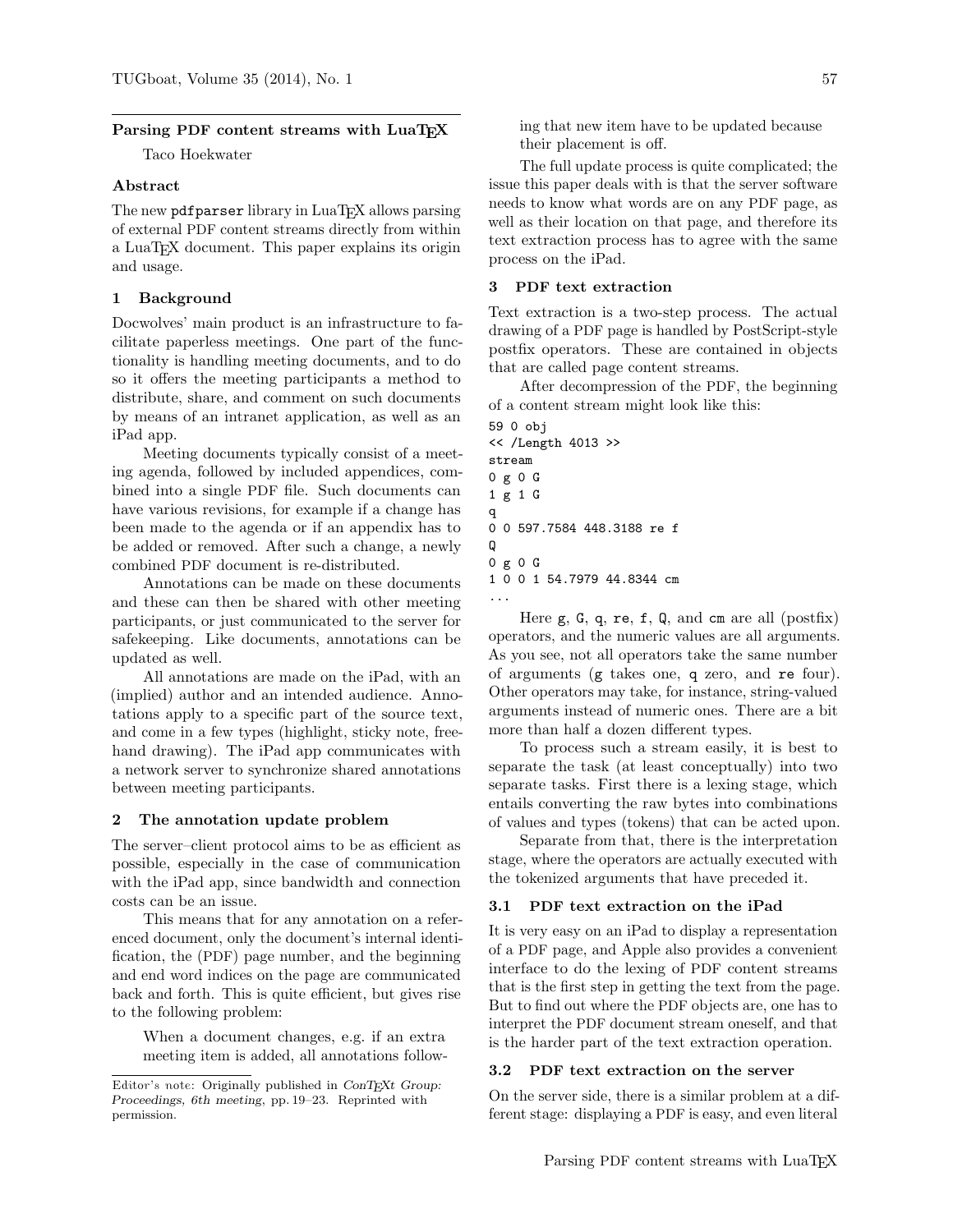text extraction is easy (with tools like pdftotext). However, that does not give you the location of the text on the page. On the server, Apple's lexing interface is not available, and the available PDF library (libpoppler) does not offer similar functionality.

# 4 Our solution

We needed to write text extraction software that can be used on both platforms, to ensure that the same releases of server and iPad software always agreed perfectly on the what and where of the text on the PDF page.

Both platforms use a stream interpreter written by ourselves in C, with the iPad software starting from the Apple lexer, and the server software starting from a new lexer written from scratch.

The prototype and first version of the newly created stream interpreter as well as the server-side lexer were written in Lua. LuaT<sub>EX</sub>'s epdf library libpoppler bindings for Lua, see below— were a very handy tool at that stage. The code was later converted back to C for compilation into a serverside helper application as well as the iPad App, but originally it was written as a texlua script.

A side effect of this development process is that the lexer could be offered as a new  $\text{LuaTrX}$  extension, and so that is exactly what we have done.

# 5 About the 'epdf' library

This library is written by Hartmut Henkel, and it provides Lua access to the poppler library included in LuaT<sub>EX</sub>. For instance, it is used by ConTEXt to preserve links in external PDF figures.

The library is fairly extensive, but a bit low-level, because it closely mimics the libpoppler interface. It is fully documented in the LuaT<sub>EX</sub> reference manual, but here is a small example that extracts the page cropbox information from a PDF document:

```
local function run (filename)
  local doc = epdf.open(filename)
  local cat = doc:getCatalog()
   local numpages = doc:getNumPages()
  local pagenum = 1print ('Pages: ' .. numpages)
   while pagenum <= numpages do
      local page = cat:getPage(pagenum)
      local cbox = page:getCropBox()
      print (string.format(
           'Page %d: [%g %g %g %g]',
           pagenum, cbox.x1, cbox.y1,
           cbox.x2, cbox.y2))
      pagenum = pagenum + 1
   end
end
run(arg[1])
```
# 6 Lexing via poppler

As said above, a lexer converts bytes in the input text stream into tokens, and these tokens have types and values. libpoppler provides a way to get one byte from a stream using the getChar() method, and it also applies any stream filters beforehand, but it does not create such tokens.

## 6.1 Poppler limitations

There is no way to get the full text of a stream as a whole; it has to be read byte by byte.

Also, if the page content consists of an array of content streams instead of a single entry, the separate content streams have to be manually concatenated.

And content streams have to be 'reset' before the first use.

Here is some example code for reading a stream, using the epdf library:

```
function parsestream(stream)
 local self = { streams = \{\} }
 local thetype = type(stream)
 if thetype == 'userdata' then
   self.stream = stream:getStream()
 elseif thetype == 'table' then
   for i,v in ipairs(stream) do
      self.streams[i] = v:getStream()
   end
   self.stream = table.remove(
                      self.streams,1)
 end
 self.stream:reset()
 local byte = getChar(self)
 while byte >= 0 do
    ...
   byte = getChar(self)
  end
 if self.stream then
   self.stream:close()
  end
```
end

In the code above, any interesting things you want to do are inserted at the ... spot. The example makes use of one helper function, getChar, which looks like this:

```
local function getChar(self)
 local i = self.stream:getChar()
 if (i<0) and (#self.streams>0) then
    self.stream:close()
   self.stream = table.remove(
                     self.streams, 1)
    self.stream:reset()
   i = getChar(self)end
 return i
end
```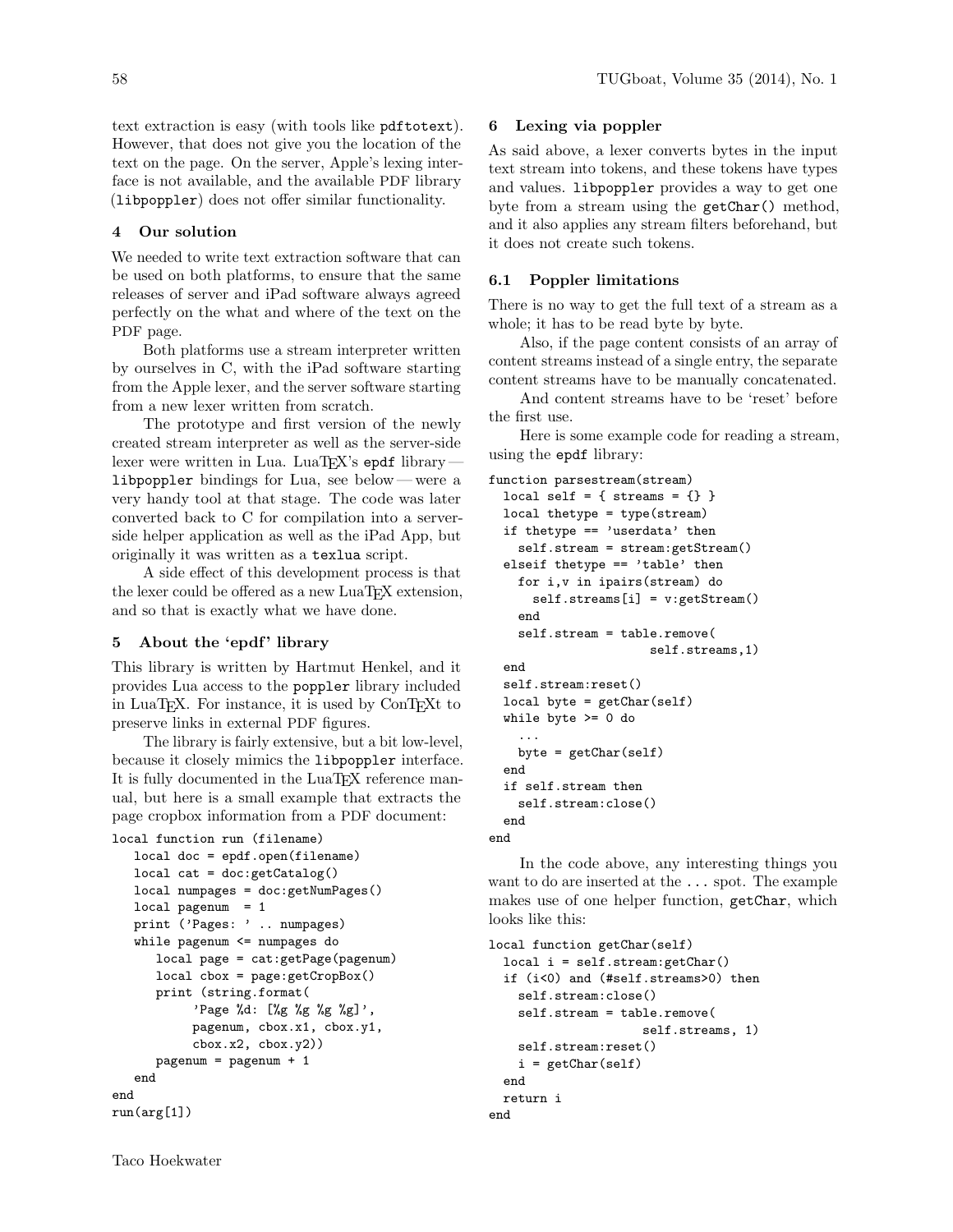## 7 Our own lexer: 'pdfscanner'

The new lexer we wrote does create tokens. Its Lua interface accepts either a poppler stream, or an array of such streams. It puts PDF operands on an internal stack and then executes user-selected operators.

The library pdfscanner has only one function, scan(). Usage looks like this:

```
require 'pdfscanner'
function scanPage(page)
  local stream = page:getContents()
 local ops = createOperatorTable()
 local info = createParserState()
  if stream then
    if stream:isStream()
       or stream:isArray() then
      pdfscanner.scan(stream, ops, info)
    end
  end
end
```
The above functions createOperatorTable() and createParserState() are helper functions that create arguments of the proper types.

# 7.1 The scan() function

As you can see, the scan() function takes three arguments, which we describe here.

The first argument should be either a PDF stream object or a PDF array of PDF stream objects (those options comprise the possible return values of <Page>:getContents() and <Object>:getStream() in the epdf library).

The second argument should be a Lua table where the keys are PDF operator name strings and the values are Lua functions (defined by you) that are used to process those operators. The functions are called whenever the scanner finds one of these PDF operators in the content stream(s).

Here is a possible definition of the helper function createOperatorTable():

```
function createOperatorTable()
 local ops = \{\}-- handlecm is defined below
 ops['cm'] = handlecmreturn ops
end
```
The third argument is a Lua variable that is passed on to provide context for the processing functions. This is needed to keep track of the state of the PDF page since PDF operators, and especially those that change the graphics state, can be nested.<sup>1</sup>

In its simplest form, the creation of this page state looks like this:

```
function createParserState()
 local stack = \{\}stack[1] = \{\}stack[1].ctm =AffineTransformIdentity()
 return stack
end
```
Internally, pdfscanner.scan() loops over the input stream content bytes, creating tokens and collecting operands on an internal stack until it finds a PDF operator. If that operator's name exists in the given operator table, then the associated Lua function is executed. After that function has run (or when there is no function to execute) the internal operand stack is cleared in preparation for the next operator, and processing continues.

The processing functions are called with two arguments: the scanner object itself, and the info table that was passed as the third argument to pdfscanner.scan.

The scanner argument to the processing functions is needed because it offers various methods to get the actual operands from the internal operand stack.

# 7.2 Extracting tokens from the scanner

The lowest-level function available in scanner is scanner: pop() which pops the top operand of the internal stack, and returns a Lua table where the object at index one is a string representing the type of the operand, and object two is its value.

The list of possible operand types and associated Lua value types is:

| integer  | $\langle number \rangle$         |
|----------|----------------------------------|
| real     | $\langle number \rangle$         |
| boolean  | $\langle boolean \rangle$        |
| name     | $\langle string \rangle$         |
| operator | $\langle string \rangle$         |
| string   | $\langle string \rangle$         |
| array    | $\langle \mathit{table} \rangle$ |
| dict.    | $\langle \mathit{table} \rangle$ |

In the cases of integer or real, the value is always a Lua (floating point) number.

In the case of name, the leading slash is always stripped.

In the case of string, please bear in mind that PDF supports different types of strings (with different encodings) in different parts of the PDF document, so you may need to reencode some of the results; pdfscanner always outputs the byte stream without reencoding anything. pdfscanner does not differentiate between literal strings and hexadecimal strings

<sup>1</sup> In Lua this could have been handled by upvalues or global variables. This third argument was a concession made to the planned conversion to C.